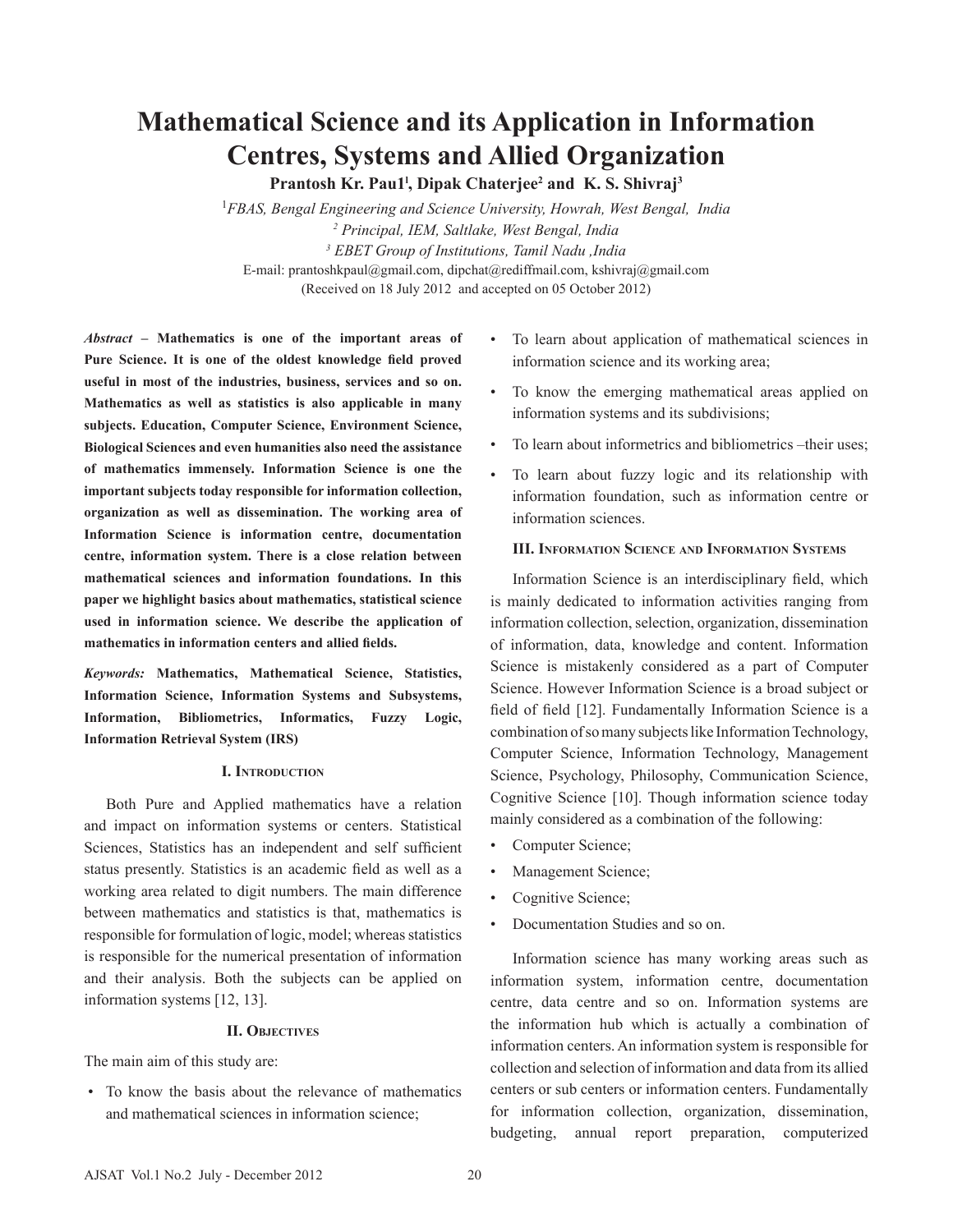information delivery, we need the use of mathematics and statistics [13].



Fig. 1 Mathematical science in information activities

# **IV. Mathematical Sciences and Its Application In Information Systems - Academic and Working**

In information collection as well as selection mathematical sciences play an important role. More interestingly for representation of facts and figures, we need to take the help of mathematical sciences. The practical base of statistical method is actually nothing but the quantitative analysis. In information systems statistical methods are used aggregating analysis and intensive study of individual units [12].

Data analysis is also an active research area of information systems. Data analysis refers to the computation of certain measure and searching for patterns of relationship that actually exists among the data group. Virtually, data analysis and inferential analysis depend on mathematics and statistical methods [04, 06, 12].

# **V. Use of Mathematical Sciences in Technical Activities of Information Systems**

In the following technical areas mathematical science may be applied to the following:

- The mathematical techniques are useful in acquisition and selection of information systems, particularly for acquisition document management.
- Statistical techniques particularly diagrams are useful to know the classification systems. Classification completed within a particular period of time, scheme used and HR involve classification.
- In circulation section, statistical techniques are used to know how many documents are changed and discharged

during a period and to whom these documents have been issued along with their sexual status.

- Similarly, in reference section mathematical calculation and diagram are useful to know what type of service has been offered during a period, frequency of service offered.
- In the reading room section, mathematical analysis and diagram are useful to know how many persons got the service from the information centre or system within a particular time, type of information service offered.
- In the internet section, with the help of statistical method it is possible to know which are the services; to whom, frequency offered by internet centre of the information centre and system.



Fig. 2 Use of Mathematical techniques in information centers

# **VI. Informetrics**

Information and use of statistical and mathematical techniques for this is called Informetrics. Informetrics is actually measurement of information and related facets [12]. The main aims of informetrics are:

- To measure information;
- To know the use pattern of a Research paper title/ book title;
- To know the trend of using a particular word or sentence;
- Information analysis and so on.

## **VII. Bibliometrics**

Bibliometrics is another important branch of quantitative science. Bibliometrics is actually applicable in information centers and related organizations for quantitative analysis [13]. With the help of bibliometrics the following can be possible: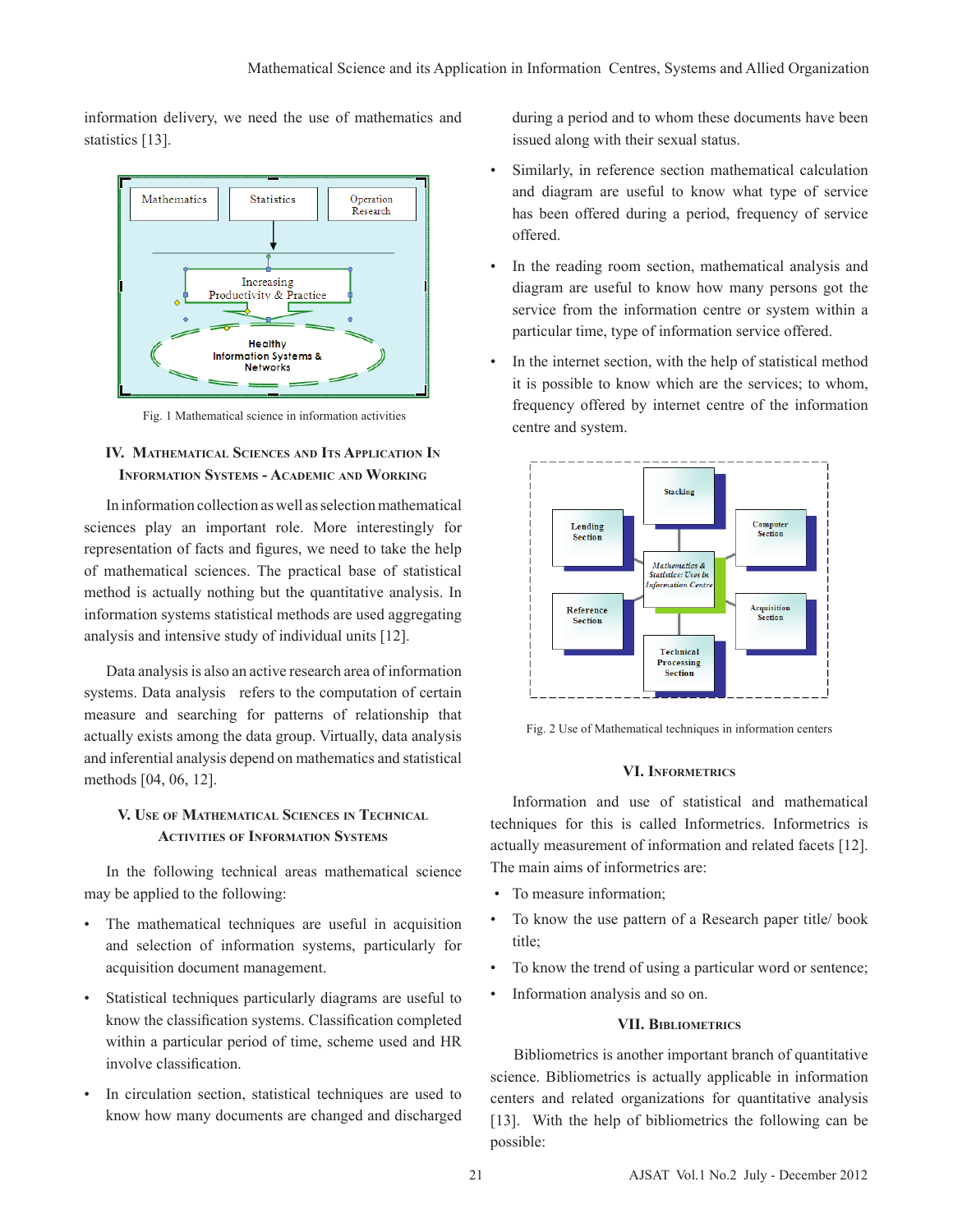- Author Pattern;
- Subject Trends;
- Research Trends;
- Citation Analysis;
- Auto Abstracting;
- Publishing Trend. It is important to know past and present of the publishing trends.

Some of the reasons for which we need bibliometrics are as follows:

- To know dispersion of scientific literature;
- To identify the core research areas of a journal;
- To know the comprehensiveness of the secondary periodicals;
- To build future collection development;
- To help author; directly and indirectly;
- For auto indexing and classification.

## **VIII. Webometrics**

When statistical techniques and mathematics are applied on website and webpage that is called in general 'webometrics'. Fundamentally webometrics means analysis of website. The main objectives of webometrics are as follows:

- Website measurement;
- Link analysis of a particular website;
- Architecture of a website;
- Information about webpage;
- To know the trend of a particular website;
- Frequency of using a hyperlink of the website;
- Frequency of using a hyperlink website;
- To know the number of visit a website or page;
- To learn user interest and trend; and so on.

# **IX. Fuzzy Logic In Information Retrieval**

Fuzzy logic began in 1965 the notion of fuzzy set. The fuzzy based information retrieval is useful in providing right information to right user and in the right time. Fuzzy information retrieval method based on fuzzy set theory has been proposed for improving the disadvantage of Boolean logic model which can not handle uncertain information [08, 12]. The main role of fuzzy logic in information system or in academics of this field is as follows:

- Fuzzy logic basically has less coordination with fixed and exact data;
- It is able to process incomplete data and provide approximate solution;
- It is possible to provide information with accurate form;
- It is useful to utilize all types of data and information of the information centres;
- Mathematical analysis of an academic area of information system is possible.



Fig. 3 Creation of new subjects

In the academic and research areas of information systems, we can also utilize mathematical science for the following purposes.

- To measure index number precisely;
- To scale the standard of living of two persons in the society;
- To measure information systems product and services such as electronic document, computer peripheral, CD-ROM and so on;
- To derive greater precision in our thinking [12, 13].

# **X. Findings**

As far as our research is concerned we have noted the following things.

- Mathematical science has wonderful relationship with the traditional aspects of information science likeinformetrics, bibliometrics as well as the emerging topic like information theory;
- Quantum informatics is an emerging fleld now;